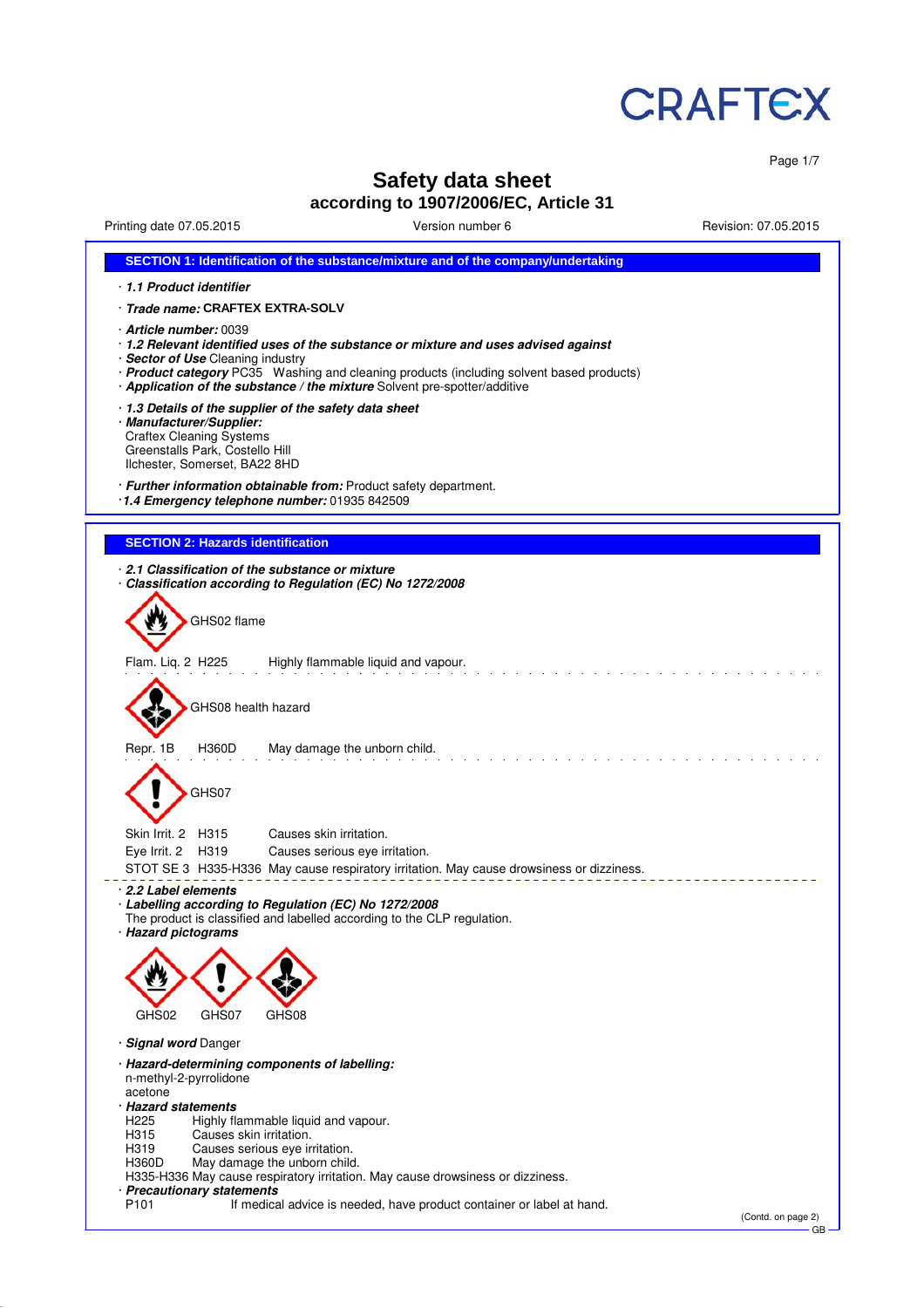Printing date 07.05.2015 Version number 6 Revision: 07.05.2015

### **Trade name: CRAFTEX EXTRA-SOLV**

(Contd. of page 1) P102 Keep out of reach of children.<br>P103 Read label before use P103 Read label before use.<br>P210 Keep away from heat/s P210 Keep away from heat/sparks/open flames/hot surfaces. - No smoking.<br>P241 Use explosion-proof electrical/ventilating/lighting/equipment. Use explosion-proof electrical/ventilating/lighting/equipment. P303+P361+P353 IF ON SKIN (or hair): Remove/Take off immediately all contaminated clothing. Rinse skin with water/ shower. P305+P351+P338 IF IN EYES: Rinse cautiously with water for several minutes. Remove contact lenses, if present and easy to do. Continue rinsing. P405 Store locked up.<br>P501 Dispose of conte Dispose of contents/container in accordance with local/regional/national/international regulations. · **Additional information:** Restricted to professional users. · **2.3 Other hazards** · **Results of PBT and vPvB assessment** · **PBT:** Not applicable.

· **vPvB:** Not applicable.

#### **SECTION 3: Composition/information on ingredients**

#### · **3.2 Chemical characterisation: Mixtures**

· **Description:** Mixture of substances listed below with nonhazardous additions.

| <b>Proprietism</b> infinition of capatances hoted bolon infinitional academons. |                                                                                                   |         |  |  |
|---------------------------------------------------------------------------------|---------------------------------------------------------------------------------------------------|---------|--|--|
|                                                                                 | · Dangerous components:                                                                           |         |  |  |
| CAS: 67-64-1                                                                    | acetone                                                                                           | 50-100% |  |  |
|                                                                                 | EINECS: 200-662-2 <b>4</b> Flam. Liq. 2, H225; 4 Eye Irrit. 2, H319; STOT SE 3, H336              |         |  |  |
| CAS: 872-50-4                                                                   | n-methyl-2-pyrrolidone                                                                            | 10-25%  |  |  |
|                                                                                 | EINECS: 212-828-1 3. Repr. 1B, H360D; 3. Skin Irrit. 2, H315; Eye Irrit. 2, H319; STOT SE 3, H335 |         |  |  |
| CAS: 78-93-3                                                                    | <b>butanone</b>                                                                                   | 10-25%  |  |  |
|                                                                                 | EINECS: 201-159-0 <b>&amp;</b> Flam. Liq. 2, H225; <b>(b)</b> Eye Irrit. 2, H319; STOT SE 3, H336 |         |  |  |
| · SVHC                                                                          |                                                                                                   |         |  |  |
| 872-50-4   n-methyl-2-pyrrolidone                                               |                                                                                                   |         |  |  |

#### **SECTION 4: First aid measures**

- · **4.1 Description of first aid measures**
- · **After inhalation:** In case of unconsciousness place patient stably in side position for transportation.
- · **After skin contact:** Immediately wash with water and soap and rinse thoroughly.
- · **After eye contact:** Rinse opened eye for several minutes under running water. If symptoms persist, consult a doctor.
- · **After swallowing:** If symptoms persist consult doctor.
- · **4.2 Most important symptoms and effects, both acute and delayed** No further relevant information available.
- · **4.3 Indication of any immediate medical attention and special treatment needed**
- No further relevant information available.

#### **SECTION 5: Firefighting measures**

- · **5.1 Extinguishing media**
- · **Suitable extinguishing agents:** CO2, powder or water spray. Fight larger fires with water spray or alcohol resistant foam.
- · **5.2 Special hazards arising from the substance or mixture** No further relevant information available.
- · **5.3 Advice for firefighters**
- · **Protective equipment:** No special measures required.

#### **SECTION 6: Accidental release measures**

· **6.1 Personal precautions, protective equipment and emergency procedures**

- Wear protective equipment. Keep unprotected persons away.
- · **6.2 Environmental precautions:**
- Do not allow product to reach sewage system or any water course.

Inform respective authorities in case of seepage into water course or sewage system.

Dilute with plenty of water. Do not allow to enter sewers/ surface or ground water.

(Contd. on page 3)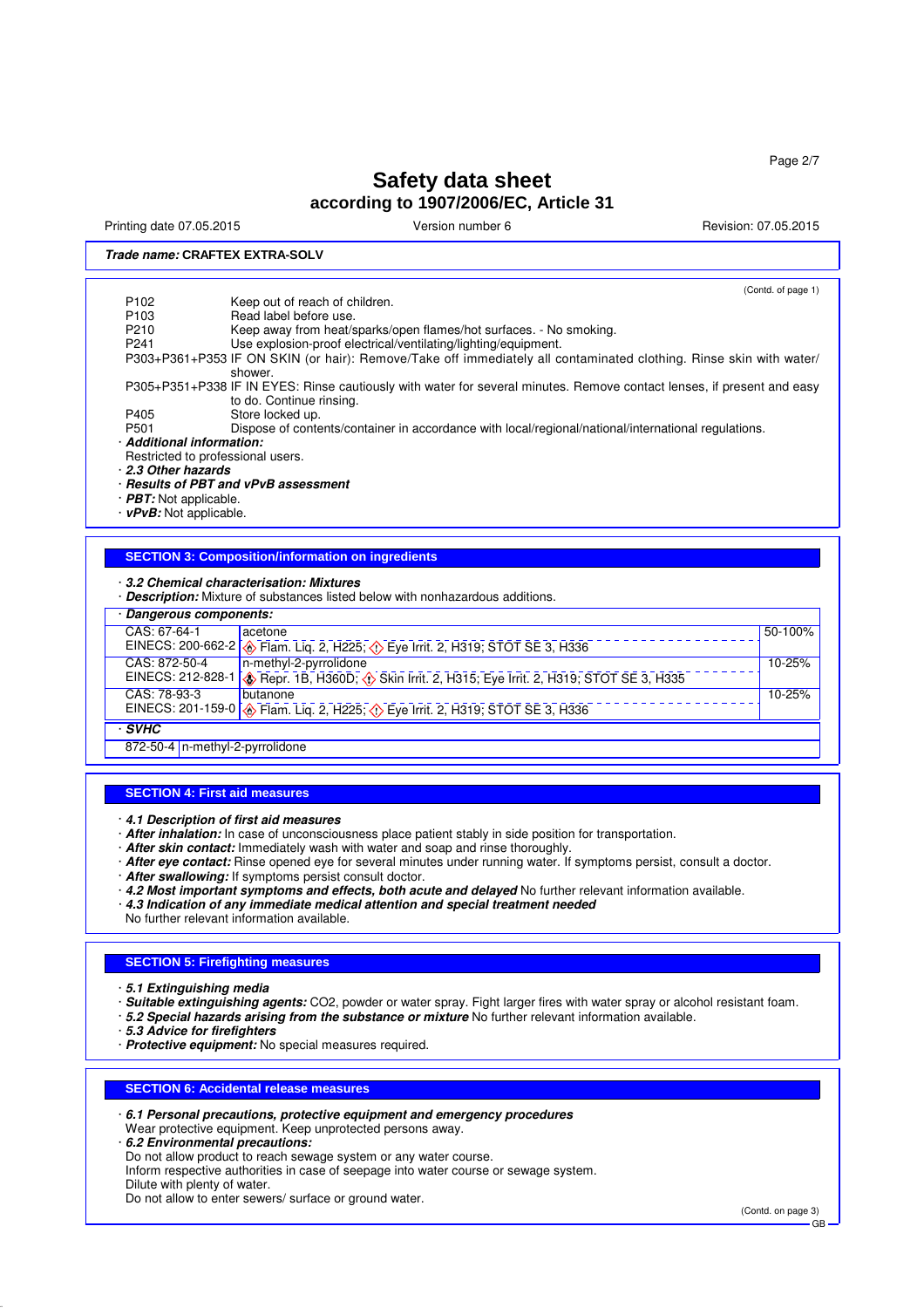Page 3/7

# **Safety data sheet according to 1907/2006/EC, Article 31**

Printing date 07.05.2015 Version number 6 Revision: 07.05.2015

### **Trade name: CRAFTEX EXTRA-SOLV**

|            | 6.3 Methods and material for containment and cleaning up:<br>Absorb with liquid-binding material (sand, diatomite, acid binders, universal binders, sawdust).<br>Dispose contaminated material as waste according to item 13.<br>Ensure adequate ventilation.<br>6.4 Reference to other sections<br>See Section 7 for information on safe handling.<br>See Section 8 for information on personal protection equipment.<br>See Section 13 for disposal information.                                                                                                                                                                                                                                                                                                                                                                        | (Contd. of page 2) |
|------------|-------------------------------------------------------------------------------------------------------------------------------------------------------------------------------------------------------------------------------------------------------------------------------------------------------------------------------------------------------------------------------------------------------------------------------------------------------------------------------------------------------------------------------------------------------------------------------------------------------------------------------------------------------------------------------------------------------------------------------------------------------------------------------------------------------------------------------------------|--------------------|
|            | <b>SECTION 7: Handling and storage</b>                                                                                                                                                                                                                                                                                                                                                                                                                                                                                                                                                                                                                                                                                                                                                                                                    |                    |
| · Storage: | · 7.1 Precautions for safe handling<br>Ensure good ventilation/exhaustion at the workplace.<br>Open and handle receptacle with care.<br>Prevent formation of aerosols.<br>· Information about fire - and explosion protection:<br>Keep ignition sources away - Do not smoke.<br>Protect against electrostatic charges.<br>Keep respiratory protective device available.<br>· 7.2 Conditions for safe storage, including any incompatibilities<br>· Requirements to be met by storerooms and receptacles: Store in a cool location.<br>· Information about storage in one common storage facility: Not required.<br>· Further information about storage conditions:<br>Keep container tightly sealed.<br>Store in cool, dry conditions in well sealed receptacles.<br>· 7.3 Specific end use(s) No further relevant information available. |                    |
|            |                                                                                                                                                                                                                                                                                                                                                                                                                                                                                                                                                                                                                                                                                                                                                                                                                                           |                    |
|            | <b>SECTION 8: Exposure controls/personal protection</b>                                                                                                                                                                                                                                                                                                                                                                                                                                                                                                                                                                                                                                                                                                                                                                                   |                    |
|            | · Additional information about design of technical facilities: No further data; see item 7.<br>8.1 Control parameters                                                                                                                                                                                                                                                                                                                                                                                                                                                                                                                                                                                                                                                                                                                     |                    |
|            | · Ingredients with limit values that require monitoring at the workplace:                                                                                                                                                                                                                                                                                                                                                                                                                                                                                                                                                                                                                                                                                                                                                                 |                    |
|            | 67-64-1 acetone<br>WEL Short-term value: 3620 mg/m <sup>3</sup> , 1500 ppm<br>Long-term value: 1210 mg/m <sup>3</sup> , 500 ppm                                                                                                                                                                                                                                                                                                                                                                                                                                                                                                                                                                                                                                                                                                           |                    |
|            | 872-50-4 n-methyl-2-pyrrolidone                                                                                                                                                                                                                                                                                                                                                                                                                                                                                                                                                                                                                                                                                                                                                                                                           |                    |
|            | WEL Short-term value: 80 mg/m <sup>3</sup> , 20 ppm<br>Long-term value: 40 mg/m <sup>3</sup> , 10 ppm<br>Sk                                                                                                                                                                                                                                                                                                                                                                                                                                                                                                                                                                                                                                                                                                                               |                    |
|            | 78-93-3 butanone                                                                                                                                                                                                                                                                                                                                                                                                                                                                                                                                                                                                                                                                                                                                                                                                                          |                    |
|            | WEL Short-term value: 899 mg/m <sup>3</sup> , 300 ppm<br>Long-term value: 600 mg/m <sup>3</sup> , 200 ppm<br>Sk, BMGV                                                                                                                                                                                                                                                                                                                                                                                                                                                                                                                                                                                                                                                                                                                     |                    |
|            | · Ingredients with biological limit values:                                                                                                                                                                                                                                                                                                                                                                                                                                                                                                                                                                                                                                                                                                                                                                                               |                    |
|            | 78-93-3 butanone                                                                                                                                                                                                                                                                                                                                                                                                                                                                                                                                                                                                                                                                                                                                                                                                                          |                    |
|            | BMGV 70 µmol/L<br>Medium: urine<br>Sampling time: post shift<br>Parameter: butan-2-one                                                                                                                                                                                                                                                                                                                                                                                                                                                                                                                                                                                                                                                                                                                                                    |                    |
|            | · <b>Additional information:</b> The lists valid during the making were used as basis.                                                                                                                                                                                                                                                                                                                                                                                                                                                                                                                                                                                                                                                                                                                                                    |                    |
|            | 8.2 Exposure controls<br>· Personal protective equipment:<br>· General protective and hygienic measures:<br>Keep away from foodstuffs, beverages and feed.<br>Immediately remove all soiled and contaminated clothing<br>Wash hands before breaks and at the end of work.<br>Store protective clothing separately.                                                                                                                                                                                                                                                                                                                                                                                                                                                                                                                        |                    |
|            | Avoid contact with the eyes and skin.                                                                                                                                                                                                                                                                                                                                                                                                                                                                                                                                                                                                                                                                                                                                                                                                     | (Contd. on page 4) |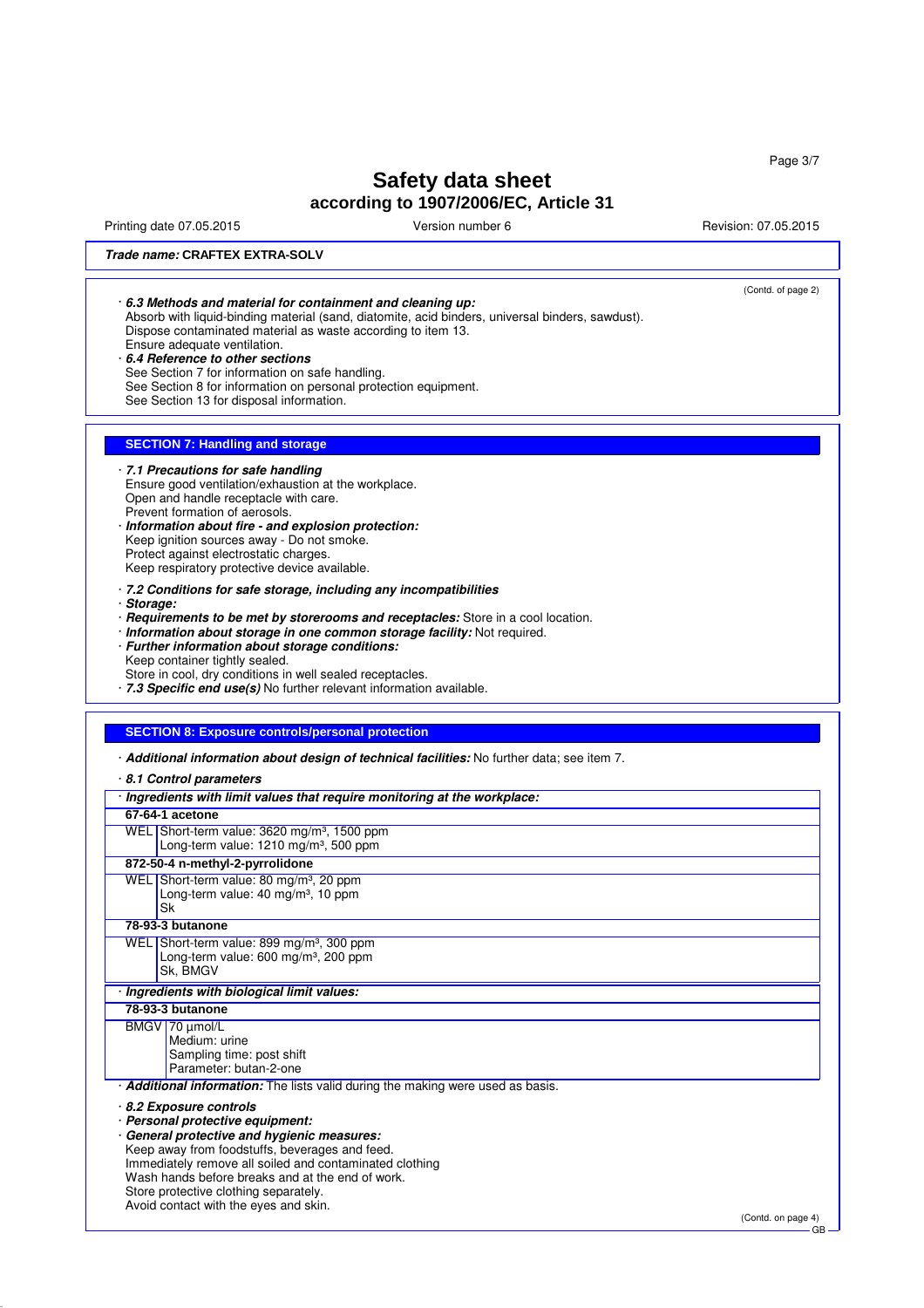Printing date 07.05.2015 **Version number 6** Newsley Revision: 07.05.2015

(Contd. of page 3)

#### **Trade name: CRAFTEX EXTRA-SOLV**

### · **Respiratory protection:**

- In case of brief exposure or low pollution use respiratory filter device. In case of intensive or longer exposure use selfcontained respiratory protective device.
- · **Protection of hands:**



Protective gloves

The glove material has to be impermeable and resistant to the product/ the substance/ the preparation. Due to missing tests no recommendation to the glove material can be given for the product/ the preparation/ the chemical mixture.

Selection of the glove material on consideration of the penetration times, rates of diffusion and the degradation · **Material of gloves**

The selection of the suitable gloves does not only depend on the material, but also on further marks of quality and varies from manufacturer to manufacturer. As the product is a preparation of several substances, the resistance of the glove material can not be calculated in advance and has therefore to be checked prior to the application.

· **Penetration time of glove material**

The exact break through time has to be found out by the manufacturer of the protective gloves and has to be observed. · **Eye protection:**



Tightly sealed goggles

| <b>SECTION 9: Physical and chemical properties</b>                                                         |                                                                                                |  |
|------------------------------------------------------------------------------------------------------------|------------------------------------------------------------------------------------------------|--|
| · 9.1 Information on basic physical and chemical properties<br><b>General Information</b><br>· Appearance: |                                                                                                |  |
| Form:                                                                                                      | Liquid                                                                                         |  |
| Colour:                                                                                                    | Colourless                                                                                     |  |
| Odour:                                                                                                     | Strong                                                                                         |  |
| <b>Odour threshold:</b>                                                                                    | Not determined.                                                                                |  |
| · pH-value:                                                                                                | Not determined.                                                                                |  |
| Change in condition<br>Melting point/Melting range:<br><b>Boiling point/Boiling range:</b>                 | Undetermined.<br>58 °C                                                                         |  |
| · Flash point:                                                                                             | $-18$ °C                                                                                       |  |
| · Flammability (solid, gaseous):                                                                           | Not applicable.                                                                                |  |
| · Ignition temperature:                                                                                    | 270 ℃                                                                                          |  |
| · Decomposition temperature:                                                                               | Not determined.                                                                                |  |
| Self-igniting:                                                                                             | Product is not selfigniting.                                                                   |  |
| Danger of explosion:                                                                                       | Product is not explosive. However, formation of explosive air/vapour mixtures are<br>possible. |  |
| · Explosion limits:<br>Lower:<br>Upper:                                                                    | 1.3 Vol %<br>13.0 Vol %                                                                        |  |
| Vapour pressure at 20 °C:                                                                                  | 233 hPa                                                                                        |  |
| Density at 20 $°C$ :                                                                                       | $0.8393$ g/cm <sup>3</sup>                                                                     |  |
| <b>Relative density</b>                                                                                    | Not determined.                                                                                |  |
| Vapour density                                                                                             | Not determined.                                                                                |  |
| · Evaporation rate                                                                                         | Not determined.                                                                                |  |
|                                                                                                            | (Contd. on page 5)                                                                             |  |
|                                                                                                            | $GB -$                                                                                         |  |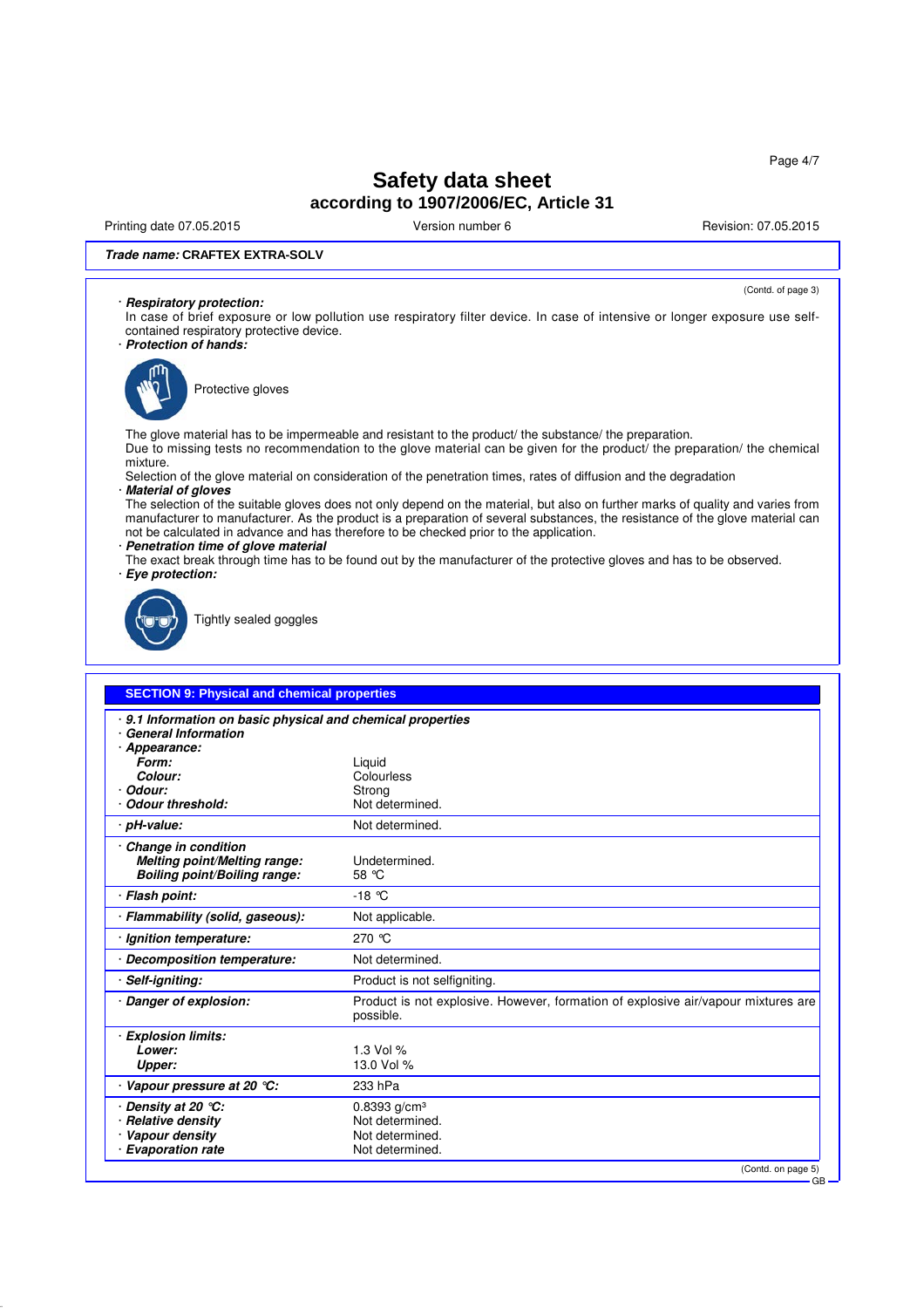Printing date 07.05.2015 **Version number 6** Newsley Revision: 07.05.2015

### **Trade name: CRAFTEX EXTRA-SOLV**

|                                                                 |                                            | (Contd. of page 4) |
|-----------------------------------------------------------------|--------------------------------------------|--------------------|
| Solubility in / Miscibility with                                |                                            |                    |
| water:                                                          | Fully miscible.                            |                    |
| <b>Partition coefficient (n-octanol/water): Not determined.</b> |                                            |                    |
| <b>Viscosity:</b>                                               |                                            |                    |
| Dynamic:                                                        | Not determined.                            |                    |
| Kinematic:                                                      | Not determined.                            |                    |
| · Solvent content:                                              |                                            |                    |
| Organic solvents:                                               | 100.0 $%$                                  |                    |
| · 9.2 Other information                                         | No further relevant information available. |                    |

### **SECTION 10: Stability and reactivity**

· **10.1 Reactivity**

· **10.2 Chemical stability**

· **Thermal decomposition / conditions to be avoided:** No decomposition if used according to specifications.

- · **10.3 Possibility of hazardous reactions** No dangerous reactions known.
- · **10.4 Conditions to avoid** No further relevant information available.
- · **10.5 Incompatible materials:** No further relevant information available.
- · **10.6 Hazardous decomposition products:** No dangerous decomposition products known.

#### **SECTION 11: Toxicological information**

|  |  | 11.1 Information on toxicological effects |  |  |  |  |
|--|--|-------------------------------------------|--|--|--|--|
|--|--|-------------------------------------------|--|--|--|--|

· **Acute toxicity:**

| · LD/LC50 values relevant for classification:                                                                                                                                                                                                                   |                                 |                            |  |  |
|-----------------------------------------------------------------------------------------------------------------------------------------------------------------------------------------------------------------------------------------------------------------|---------------------------------|----------------------------|--|--|
|                                                                                                                                                                                                                                                                 | 67-64-1 acetone                 |                            |  |  |
| Oral                                                                                                                                                                                                                                                            | LD50                            | 5800 mg/kg (rat)           |  |  |
| Dermal LD50                                                                                                                                                                                                                                                     |                                 | 20000 mg/kg (rabbit)       |  |  |
|                                                                                                                                                                                                                                                                 |                                 | LC50/96 h 8300 mg/l (fish) |  |  |
|                                                                                                                                                                                                                                                                 | 872-50-4 n-methyl-2-pyrrolidone |                            |  |  |
| Oral                                                                                                                                                                                                                                                            | LD50                            | 3914 mg/kg (rat)           |  |  |
| Dermal LD50                                                                                                                                                                                                                                                     |                                 | 8000 mg/kg (rabbit)        |  |  |
|                                                                                                                                                                                                                                                                 |                                 | LC50/96 h 832 mg/l (fish)  |  |  |
| · Primary irritant effect:<br>$\mathbf{r}$ , and the state of the state of the state of the state of the state of the state of the state of the state of the state of the state of the state of the state of the state of the state of the state of the state o |                                 |                            |  |  |

· **on the skin:** Irritant to skin and mucous membranes.

· **on the eye:** Irritating effect.

· **Sensitisation:** No sensitising effects known. · **Additional toxicological information:**

The product shows the following dangers according to the calculation method of the General EU Classification Guidelines for Preparations as issued in the latest version:

Irritant

· **CMR effects (carcinogenity, mutagenicity and toxicity for reproduction)**

Repr. 1B

#### **SECTION 12: Ecological information**

#### · **12.1 Toxicity**

· **Aquatic toxicity:**

- **67-64-1 acetone**
- EC50/48 h 10 mg/l (daphnia)
- **872-50-4 n-methyl-2-pyrrolidone**
- EC50/48 h 4000 mg/l (daphnia)
- · **12.2 Persistence and degradability** No further relevant information available.
- · **12.3 Bioaccumulative potential** No further relevant information available.

· **12.4 Mobility in soil** No further relevant information available.

(Contd. on page 6) GB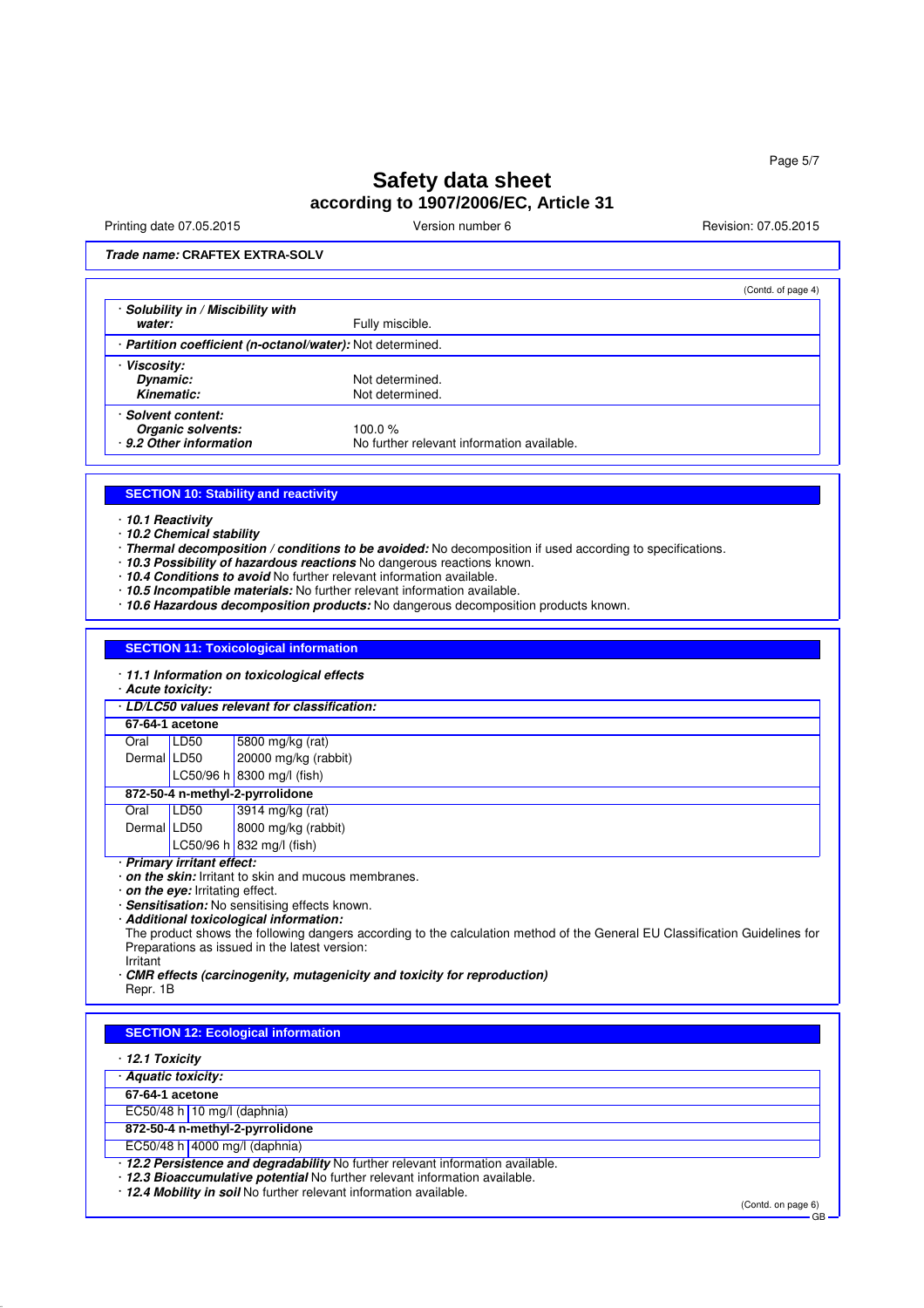Page 6/7

# **Safety data sheet according to 1907/2006/EC, Article 31**

Printing date 07.05.2015 **Version number 6** Newsley Revision: 07.05.2015

(Contd. of page 5)

### **Trade name: CRAFTEX EXTRA-SOLV**

· **Additional ecological information:**

· **General notes:**

Water hazard class 1 (German Regulation) (Self-assessment): slightly hazardous for water

- Do not allow undiluted product or large quantities of it to reach ground water, water course or sewage system.
- · **12.5 Results of PBT and vPvB assessment**
- · **PBT:** Not applicable.
- · **vPvB:** Not applicable.

· **12.6 Other adverse effects** No further relevant information available.

#### **SECTION 13: Disposal considerations**

· **13.1 Waste treatment methods**

- · **Recommendation** Must not be disposed together with household waste. Do not allow product to reach sewage system.
- · **Uncleaned packaging:**
- · **Recommendation:** Disposal must be made according to official regulations.
- · **Recommended cleansing agents:** Water, if necessary together with cleansing agents.

### **SECTION 14: Transport information**

| $\cdot$ 14.1 UN-Number<br>· ADR, IMDG, IATA                                     | <b>UN1993</b>                                                                                                                                                             |
|---------------------------------------------------------------------------------|---------------------------------------------------------------------------------------------------------------------------------------------------------------------------|
| · 14.2 UN proper shipping name<br>$·$ ADR<br>· IMDG, IATA                       | 1993 FLAMMABLE LIQUID, N.O.S. (ACETONE, ETHYL METHYL<br>KETONE (METHYL ETHYL KETONE))<br>FLAMMABLE LIQUID, N.O.S. (ACETONE, ETHYL METHYL KETONE<br>(METHYL ETHYL KETONE)) |
| · 14.3 Transport hazard class(es)                                               |                                                                                                                                                                           |
| · ADR, IMDG, IATA                                                               |                                                                                                                                                                           |
| · Class<br>· Label                                                              | 3 Flammable liquids.<br>3                                                                                                                                                 |
| · 14.4 Packing group<br>· ADR, IMDG, IATA                                       | Ш                                                                                                                                                                         |
| 14.5 Environmental hazards:<br>· Marine pollutant:                              | <b>No</b>                                                                                                                                                                 |
| 14.6 Special precautions for user<br>· Danger code (Kemler):<br>· EMS Number:   | Warning: Flammable liquids.<br>33<br>$F-E, S-E$                                                                                                                           |
| 14.7 Transport in bulk according to Annex II of<br>MARPOL73/78 and the IBC Code | Not applicable.                                                                                                                                                           |
| · Transport/Additional information:                                             |                                                                                                                                                                           |
| · ADR<br>$\cdot$ Limited quantities (LQ)<br>· Excepted quantities (EQ)          | 1L<br>Code: E2<br>Maximum net quantity per inner packaging: 30 ml<br>Maximum net quantity per outer packaging: 500 ml                                                     |
| · Transport category<br>· Tunnel restriction code                               | 2<br>D/E                                                                                                                                                                  |
| · IMDG<br>· Limited quantities (LQ)                                             | 1L                                                                                                                                                                        |
|                                                                                 | (Contd. on page 7)                                                                                                                                                        |